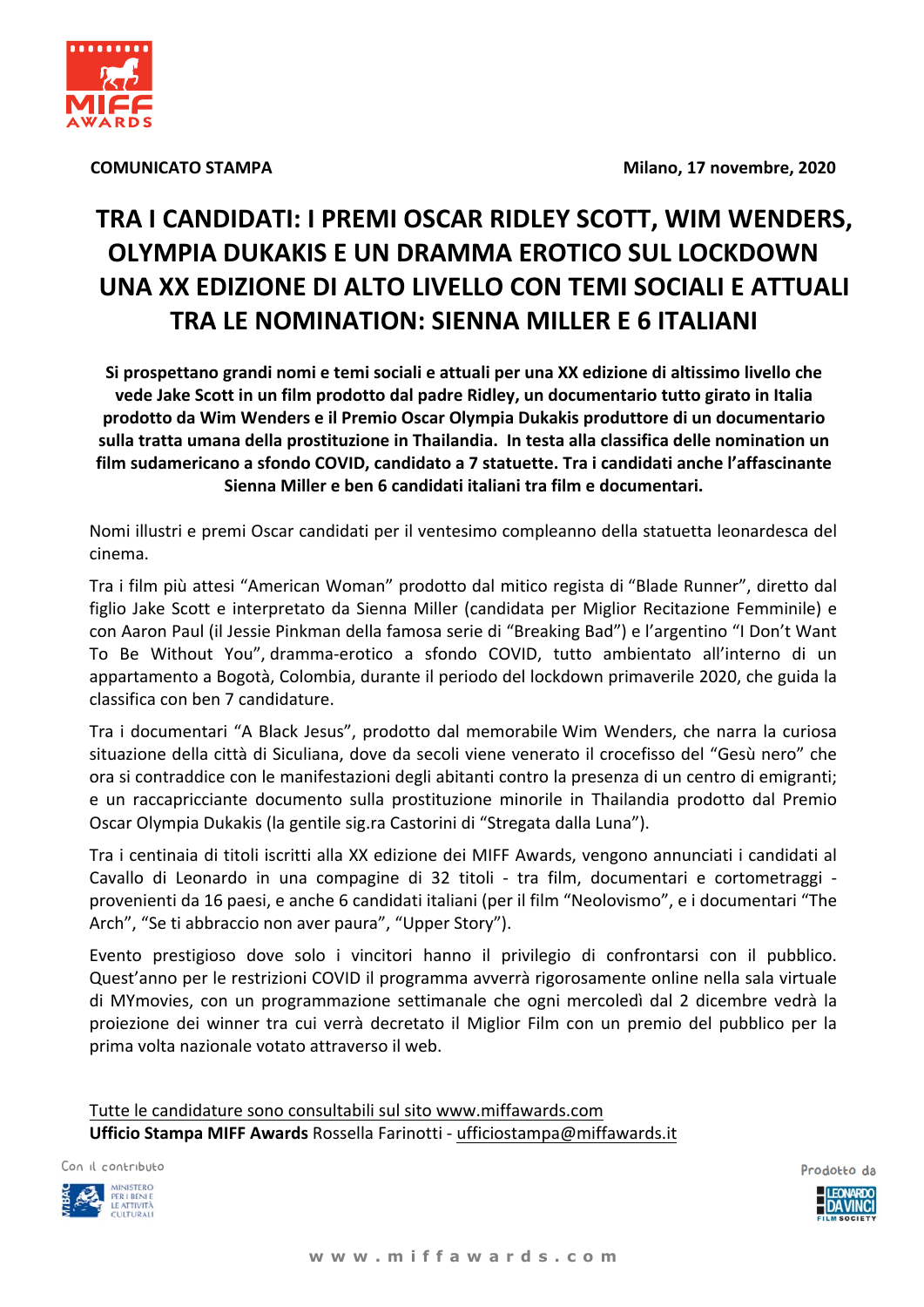

### **MIFF AWARDS 2020 NOMINATION PER CATEGORIA**

#### **• BEST FILM 1**

Questa categoria è decisa esclusivamente dal pubblico in sala tra i vincitori, durante le proiezioni.

#### **• BEST DIRECTING 2**

**American Woman**  Jake Scott **Alive**  Michael Siebert **Those Dark Nights**  Francois Lunel **I Don't Want To Be Without You**  Mauro Mauad **My Son**  Equan Choe

#### **• BEST ACTING PERFORM. MALE 3**

**Alive**  Wolfram Rupperti **Broken Voices**  Albert Pueyo **Two Komachis**  Soko Izumi **My Son**  Hyunsung Jang **Woman of the Photographs**  Hideki Nagai

#### **• BEST MUSIC/SOUND DESIGN (DOCs included)**

## **5**

**Foreign Volunteers in the Hell of Raqqa** Carlos Leiria **I Don't Want To Be Without You** Mauro Mauad **The Arch** Valerio Semplici **Six Letters**  Juliana Isas **Submission**  Rodrigo Leao, Joao Eleuterio

#### **• BEST CINEMATOGRAPHY 7**

**American Woman**  John Mathieson **Alive**  Jens Winkler **Broken Voices**  Joan Babiloni **I Don't Want To Be Without You**  Edwan Lopez **Submission**  Guilherme Daniel

#### **• BEST SCREENWRITING 2**

**American Woman**  Brad Ingelsby **Alive**  Michael Siebert, Wolfram Rupperti **Neolovismo**  Susanna della Sala, Mike Bruce **I Don't Want To Be Without You**  Mauro Mauad **Submission**  Leonardo Antonio

#### **• BEST ACTING PERFORM. FEMALE 4**

**American Woman**  Sienna Miller **Alive**  Sophie von Kessel **Submission**  Iolanda Laranjeiro **I Don't Want To Be Without You**  Viviana Santos **Those Dark Nights**  Maja Juric

#### **• BEST EDITING (DOCs included) 6**

**Six Letters**  Maria Gabriel Bosso **Those Dark Nights**  Francois Lunel Nakajima **Se ti abbraccio non aver paura** Neil Devetti **Foreign Volunteers in the Hell of Raqqa** Bruno Joucla **I Don't Want To Be Without You**  Mauro Mauad

#### **• MENZIONE SPECIALE/BEST MEANING VALUE Fabiu**

Stefan Langthaler, Victoria Herbig, Sebastian Schmidl